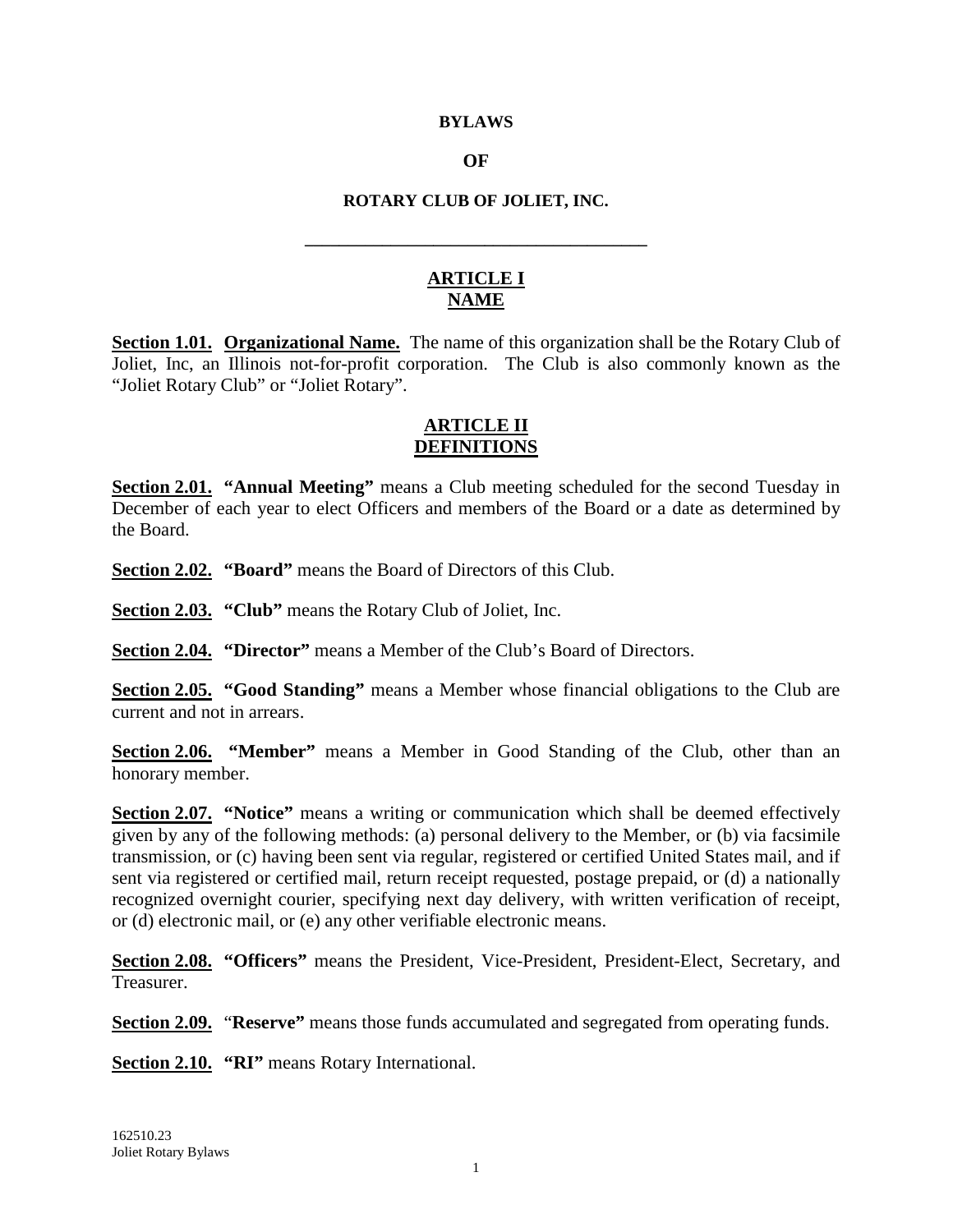**Section 2.11. "Year"** means the fiscal year of the Club being a twelve (12) month period that begins on July 1.

# **ARTICLE III BOARD**

Section 3.01. Board of Directors. The Club's governing body shall be its Board of Directors, consisting of ten (10) Members, four (4) of which are at large Directors, elected or appointed in accordance with Article IV of these Bylaws, and the five (5) Officers plus the Immediate Past President.

**Section 3.02. Quorum.** A majority of the Directors then in office shall constitute a quorum of the Board.

Section 3.03. Regular Meetings of the Board. Regular meetings of the Board shall be held once each month at a time and place to be selected by the President, provided that all regular meetings must be within a five (5) mile radius of the city limits of Joliet, Illinois, as amended from time to time. Regular meetings of the Board may be held outside of this area if approved by the entire sitting board. All regular board meetings shall adhere to *Robert's Rules of Order* as amended from time to time unless otherwise provided for in the law, these bylaws or rules adopted by this Board.

**Section 3.04.** Special Meetings. Special meetings of the Board may be convened by either the President or by two (2) members of the Board. The Notice for the special meeting shall set forth the purpose or purposes of the meeting and the Notice shall be delivered to the Board members at least forty-eight (48) hours prior to the time of such meeting. The location of the special meeting must be within a five (5) mile radius of the city limits of Joliet, Illinois, as amended from time to time. No business shall be transacted at such special meeting except as specified in the Notice. All special meetings shall adhere to Robert's Rules of Order as amended from time to time.

Section 3.05. Proxy. There shall be no voting by proxy or absentee ballot.

Section 3.06. Budget. At the Director's meeting in July, the Directors shall adopt a balanced budget for the upcoming fiscal year which shall stand as the limit of expenditures for these purposes.

**Section 3.07.** Accessing Reserve. If the Board believes that all or any part of the Reserve shall be expended, the Board must secure the majority vote of the Members at a regularly scheduled Club meeting.

Section 3.08. Authority to Borrow Fund. The Board shall have no authority to borrow funds from any individual, corporation, firm, entity or association.

Section 3.09. No Compensation. No Board Member shall be paid any compensation for services rendered as a Board Member. A Board Member may be reimbursed for budgeted and substantiated expenses incurred on behalf of the Club.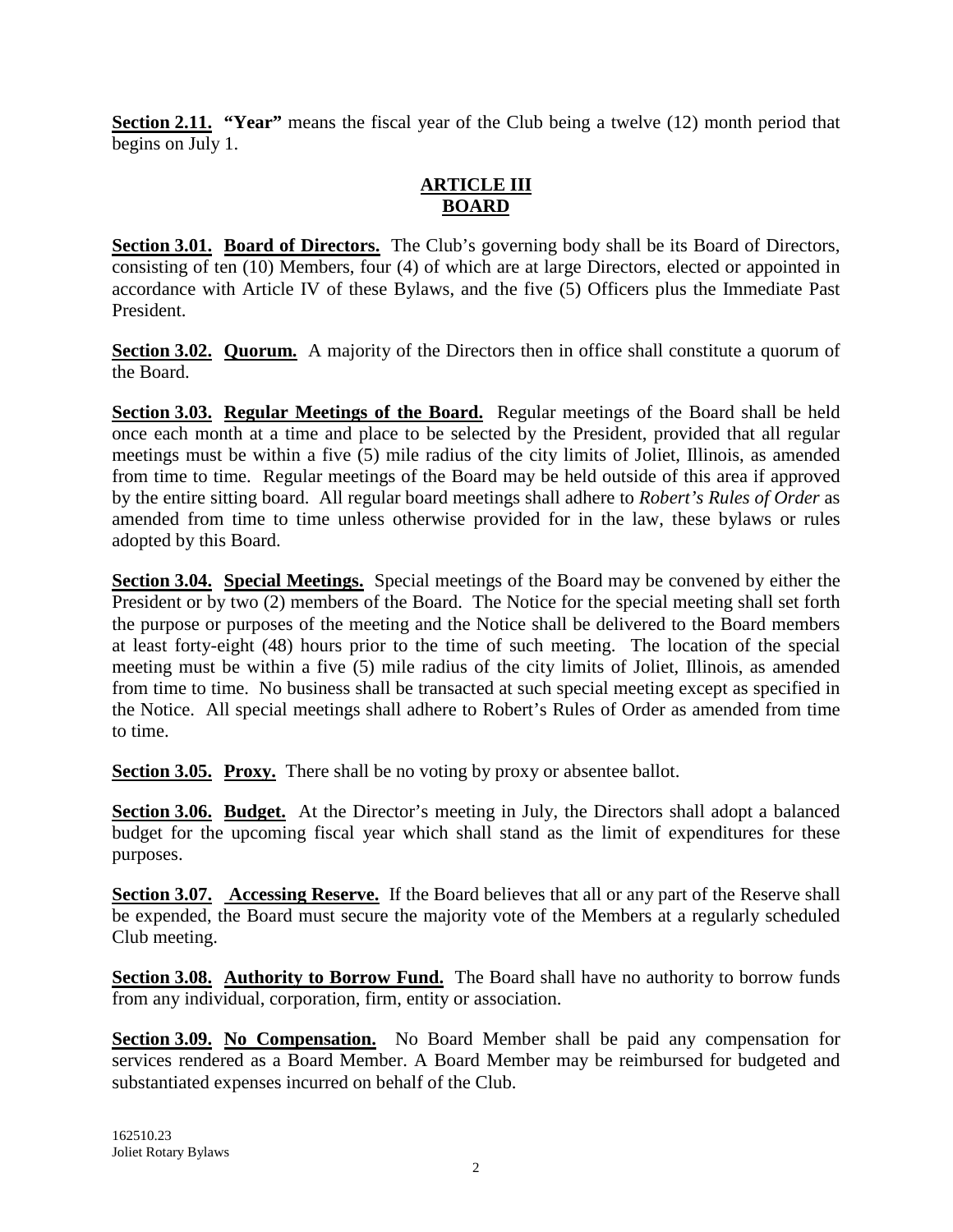**Section 3.10. Professional Services.** The Board shall possess the authority to contract for professional services in accordance with this Section 3.10. Except where impossible or extremely difficult, a minimum of two (2) proposals are to be received and compared. Priority for professional services may be granted to Club Members. "Professional Services" shall include but are not limited to accounting services, auditing services, legal services, insurance services or administrative services. Notwithstanding any other provision in these bylaws, a Board member may be compensated for the rendering of Professional Services.

Section 3.11. Executive Session. The Board, by a majority vote of the Board Members present, may elect to go into executive session after first stating the purpose of the executive session. The Board may vote in an executive session and report any such actions taken after the executive session is closed and the regular board meeting is reconvened.

Section 3.12. Informal Action by the Board. Any action to be taken at a meeting of the Board may be taken without a meeting if a consent in writing, setting forth the action so taken, shall be signed by all Directors entitled to vote with respect to the subject matter thereof. The consent shall be evidenced by one or more written approvals, each of which sets forth the action taken and bears the signature of all Directors. All of the approvals evidencing the consent shall be delivered to the Secretary to be filed with the corporate records. The action taken shall be effective when all the Directors have approved and signed the consent, unless the consent specifies a different effective date. Any such consent signed by all of the Directors shall have the same effect as a unanimous vote and may be stated as such in any document filed with the Illinois Secretary of State.

**Section 3.13. Financial Controls.** At least once a year, the Board shall review the effectiveness of controls in place and determine the need for and scope of an external financial audit. The Board may delegate this function to an ad hoc committee of Club Members.

Section 3.14. Board Authority. The Board shall hold, manage, sell and lease personal and real property and shall invest and re-invest corporate funds in any type of property or security which the Board may deem advisable whether or not such investments are of the type or character authorized by the Laws of the State of Illinois for the investment of trust funds, and to enter into such contracts and execute such conveyances, instruments, and releases as may be necessary and proper to carry out the objects and purposes of the Club.

**Section 3.15.** Tax-Exempt Status, Notwithstanding any other provision of these bylaws, the Club shall not carry on any activities not permitted to be carried on by an entity exempt from federal income tax under the Internal Revenue Code (or the corresponding provision of any future United States Internal Revenue Law).

**Section 3.16. Removal from the Board.** The Board, by a two-thirds (2/3) vote, may remove any Director or Officer for cause.

Section 3.17. Gifts. The Board may accept or reject, on behalf of the Club, any contribution, gift, bequest or devise (generally "Gift") whether the Gift is unrestricted or restricted. The Board shall not be obligated to state any reason or reasons for either accepting or rejecting a Gift.

162510.23 Joliet Rotary Bylaws Section 3.18. Agendas. The agenda for each regular Board meeting may include any matter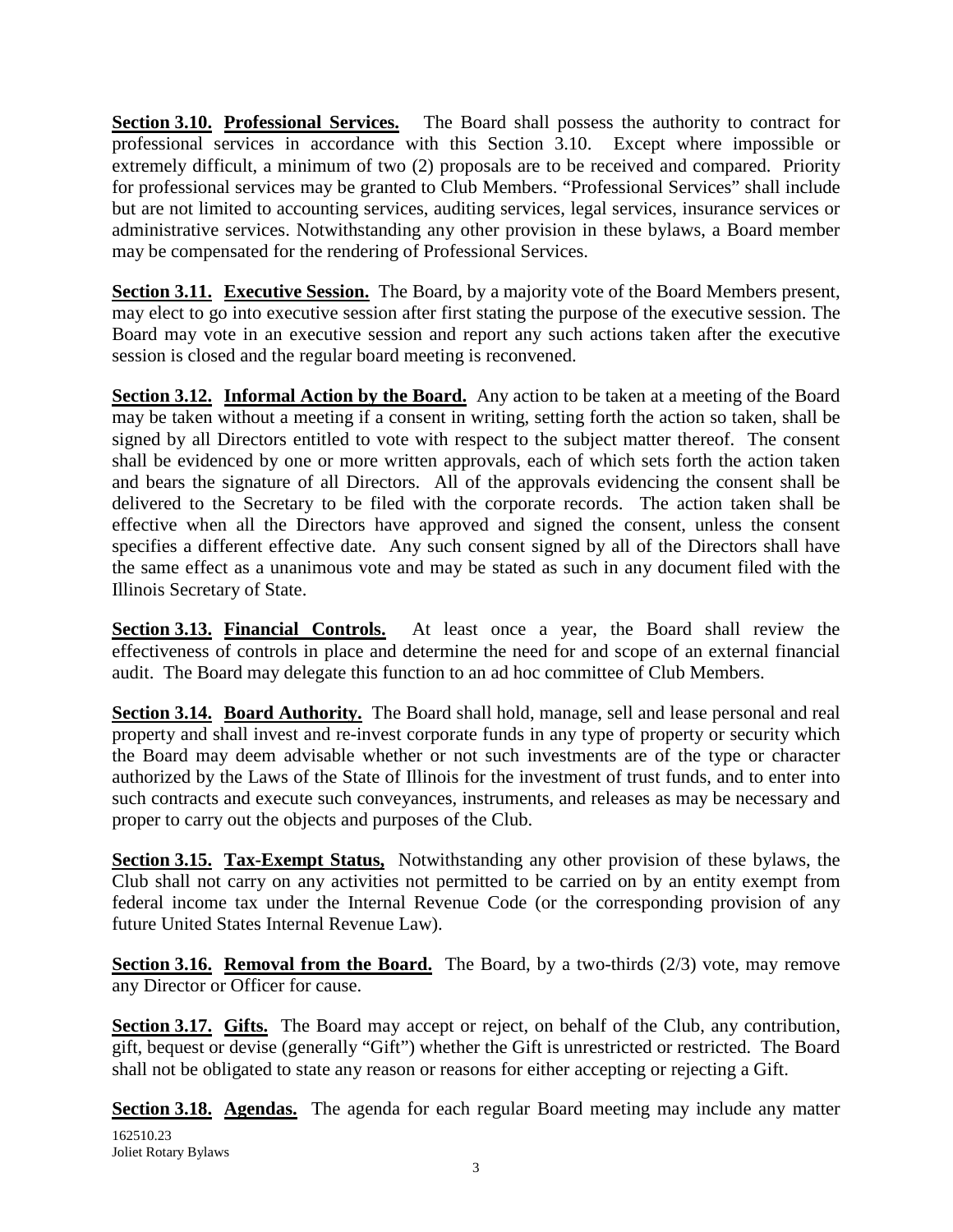relating to the affairs of the Club and must provide an opportunity for the introduction of new business by a Director. The agenda for each special Board meeting must be limited to those matters identified by the notice of the meeting.

Section 3.19. Account Signatories. Within ten (10) business days after the beginning of each Fiscal Year, the Board shall designate the signatories on all Club accounts.

## **ARTICLE IV ELECTION OF DIRECTORS AND OFFICERS**

**Section 4.01.** Nomination Committee. The Nomination Committee shall be comprised of the President, the immediate Past President, the President-Elect, and two other Members appointed by the Board from the membership at large. The chairperson of the Nomination Committee shall be appointed by the President. Members appointed to the Nomination Committee and the immediate Past President are not eligible to be nominated to a Director or Club officer position.

## **Section 4.02. Steps in the Nomination Process for Directors and Officers.**

- A. Step One. At least sixty (60) calendar days prior to the Annual Meeting, the Nomination Committee shall meet for the purpose of recommending to the membership the names of the President-Elect, Vice-President, Secretary, Treasurer and the names to fill the vacancies on the Board of Directors.
- B. Step Two. The Nomination Committee shall forward a Notice addressed to both the President and Secretary of its recommendations at least forty (40) calendar days prior to the Annual Meeting.
- C. Step Three. The Secretary shall, at least thirty (30) calendar days prior to the Annual Meeting, provide Notice to the Members of the recommendations received from the Nomination Committee.
- D. Step Four. The required Notice in Step Three shall specifically contain a section notifying the Members of their right to make an additional nomination or nominations for any position, if they so desire. This specific section shall also notify the Members that all nominations from the Members shall be returned to the Secretary within fourteen (14) calendar days prior to the Annual Meeting.
- E. Step Five. Within four (4) business days after the expiration of time for submitting nominations from the Members, the Secretary and such other person or persons as may be appointed by the President will tally the nominations received from the Members.
- F. Step Six. The Secretary shall then prepare an election ballot containing the offices to be filled and the names recommended by the Nomination Committee and the name of the Member or Members designated by a Member's recommendation for each position. The nominees for each position shall appear in alphabetical order, by surname. A Member nominated by a Member shall give Notice to the Secretary of that Member's acceptance or declination of the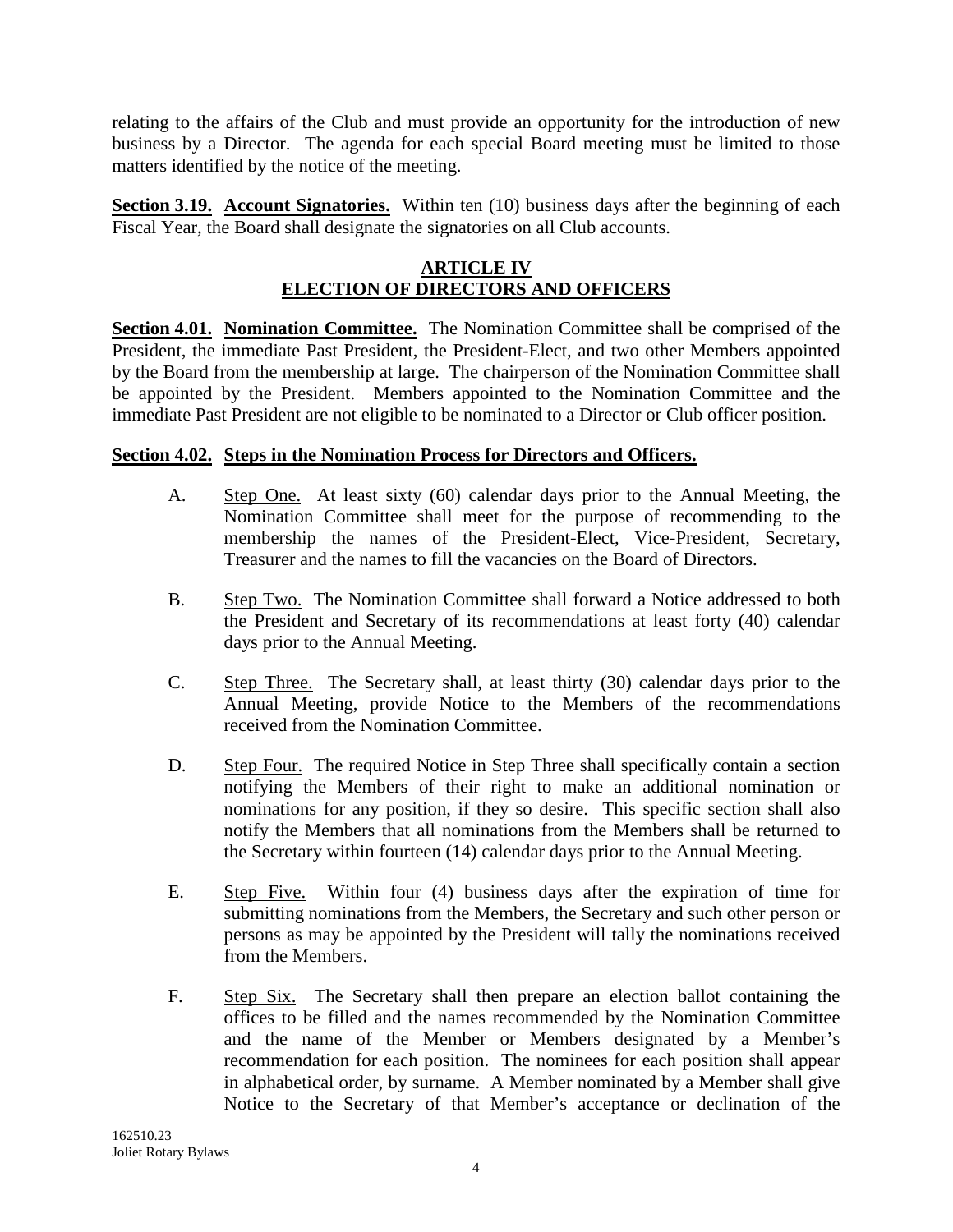nomination prior to the printing of a ballot. If there is one or more names for an office, the Members shall receive advance Notice of the additional nominees.

### **Section 4.03. The Election Procedure** .

A. At the Annual Meeting, a ballot, if necessary, shall be distributed by the Secretary to all Members attending the Annual Meeting. No nominations from the floor shall be allowed at the Annual Meeting.

B. The Members shall complete their voting prior to the completion of the Annual Meeting. All votes shall be collected by the Secretary and shall be tallied by the Secretary and any Member or Members appointed by the President. All votes shall be tallied prior to the completion of the meeting. The meeting shall not be adjourned nor recessed until the President has announced the name of the Member for each position who received the majority of votes and those Members shall be declared as having been so elected. If a vote for a particular office results in a tie vote, the Members shall vote at the following weekly meeting of the Club.

C. All Members so elected shall commence office on the  $1<sup>st</sup>$  day of July next following the Annual Meeting.

D. No absentee ballots shall be permitted.

Section 4.04. Board of Director Vacancy. The President shall recommend, for approval by the Board, a Member or Members to fill any vacant position on the Board. The Board can reject any such Member proposed, and the Board, at their discretion, can elect not to fill the remaining term of any such vacancy.

**Section 4.05. Officer-Elect or Director-Elect Vacancy.** A vacancy in the position of any Officer-elect or Director-elect shall be filled by action of the remaining members of the Board of Directors-elect and those current Board members whose terms will not expire on the 1<sup>st</sup> of July.

Section 4.06. Appointment of Successor Past President. In the event of the death or resignation of the most immediate Past President serving on the Board, or in the event any such immediate Past President is no longer an active member of the Club, the President may appoint any Past President to fill the former immediate Past President's unexpired term on the Board.

**Section 4.07.** Term of Office. All Members elected to office shall serve for a one (1) year term except for the elected at large Directors to the Board who shall serve for the term so elected, and President-Elect who shall serve one (1) year as such and the following year as President.

## **ARTICLE V DUTIES OF OFFICERS**

Section 5.01. President. It shall be the duty of the President to preside at all regular and special meetings of both the Club and the Board. The President shall also be an *ex officio* member of all committees and as such has all the privileges of membership.

Section 5.02. President-Elect. It shall be the duty of the President-Elect to:

162510.23 Joliet Rotary Bylaws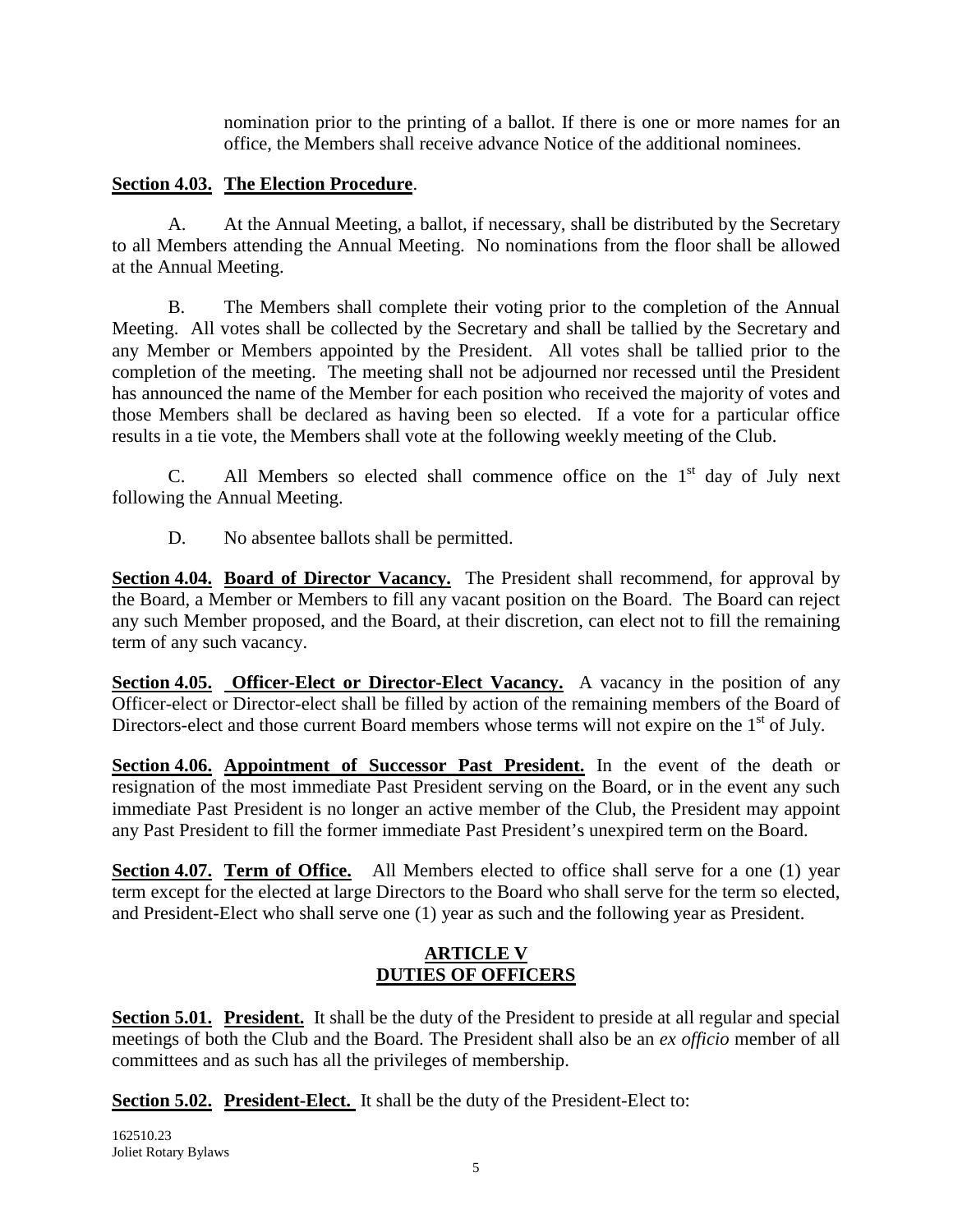A. Preside at all regular and special meetings of the Club and the Board in the absence of the President and to perform such other duties as may be assigned by the President;

B. Prior to the upcoming fiscal year, the President- Elect shall select and preside over a committee that prepares a budget of estimated income and expenses with the required Reserve for the upcoming fiscal year which shall be voted upon by the Board at the first meeting in July;

C. To select a Sergeant-at Arms at least sixty (60) calendar days prior to his or her taking office as President; and

D. To oversee and coordinate responsibility for new Members.

Section 5.03. Vice President. It shall be the duty of the Vice President to preside at all regular and special meetings of both the Club and the Board in the absence of the President and President-Elect, and to perform such other duties as ordinarily pertain to this office and as may be assigned by the President.

Section 5.04. Secretary. It shall be the duty of the Secretary to:

A. Keep the records of the membership;

B. Send out annual dues Notices, record dues payments and deliver dues payments to the Treasurer in a timely manner;

C. Record the attendance at meetings of both the Club and the Board;

D. Send out Notices of regular and special meetings of the Club, Board and committees within the required time period as set forth in these bylaws;

E. Record and preserve the minutes of the regular and special meetings of the Board, and where necessary, of the Club;

F. Make the required reports to RI, including but not limited to the semi-annual reports of membership, which shall be forwarded to the General Secretary of RI on the dates required by RI of each year;

G. Make the report of changes in membership, which shall be made to the General Secretary of RI;

H. Forward the monthly report of attendance at the Club meetings to the District Director within fifteen (15) calendar days following the last Club meeting of the month;

I. Collect and remit to RI subscriptions to THE ROTARIAN;

J. The Secretary may delegate any of the above duties, but (i) the Secretary shall remain responsible that all such delegated duties are performed in an appropriate and timely manner and (ii) any delegation of duties to a paid individual shall be funded in the yearly budget before any delegation of duties can occur; and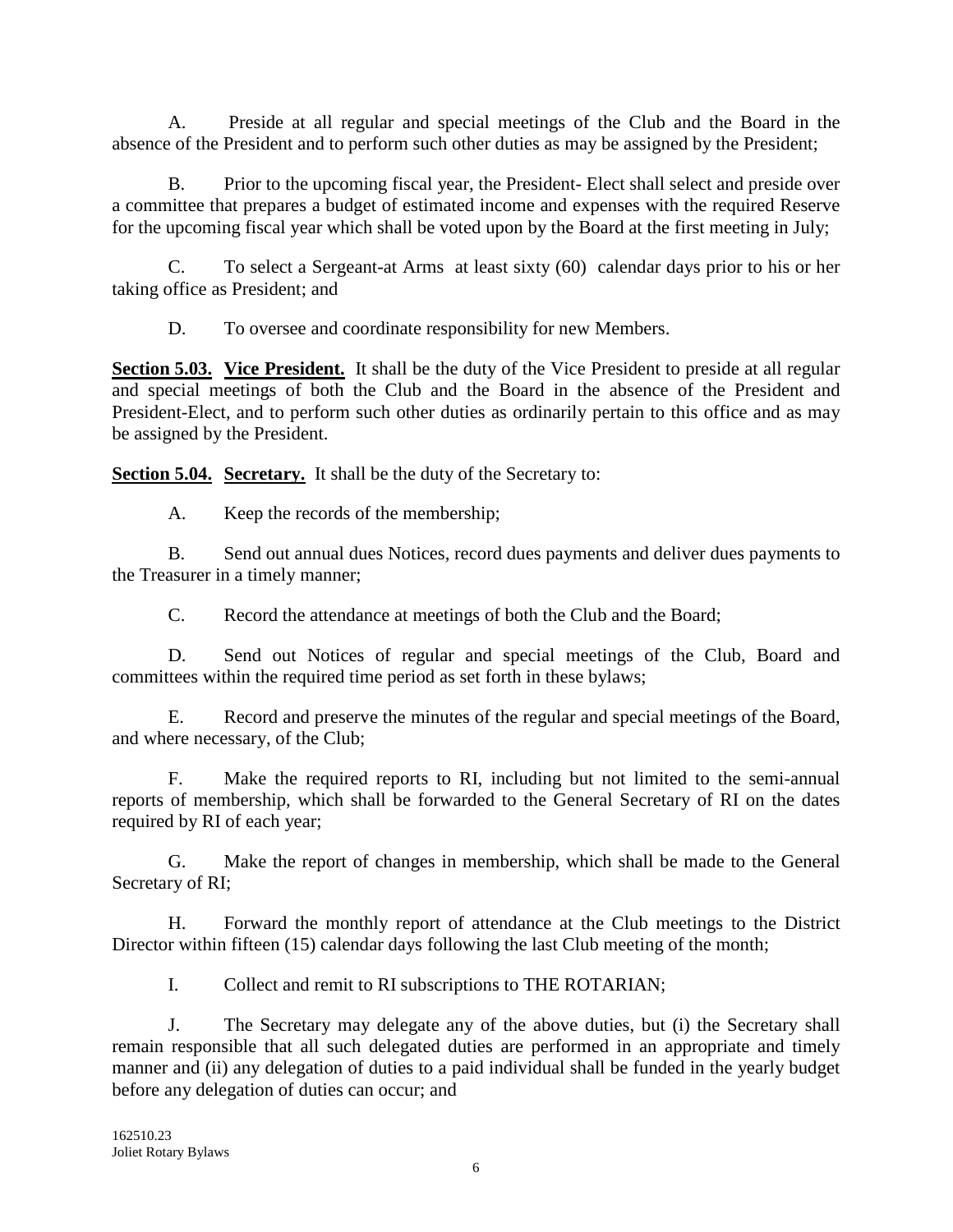K. To perform such other duties as usually pertain to this office and which may be assigned by the President. All records required of the Secretary shall be maintained on an electronic format whenever possible.

**Section 5.05. Treasurer.** It shall be the duty of the Treasurer to:

A. Deposit, in a reasonably timely manner, all funds of the Club in financial depositories so designated by the Board;

B. Record the receipts and expenditures of the Club, and reconcile depository statements on a monthly basis;

C. Retain custody of all Club Funds until so deposited;

D. Provide a yearly accounting to the Club membership of all restricted and unrestricted funds including any Club Charitable Trust prior to the end of each fiscal year.

E. Provide a monthly financial report to the Board;

F. Pay all bills or invoices after approval by the Board;

G. To turn over all funds, financial books and records and any other Club property controlled or possessed by the Treasurer to the successor Treasurer;

H. To file all federal and state forms in a timely manner. These duties may be delegated but (i) the Treasurer shall remain responsible to determine that all such delegated duties are performed in an appropriate and timely manner and (ii) any delegation of duties to a paid individual shall be funded in the yearly budget before any delegation of duties can occur; and

I. To perform such other duties as pertain to this office.

## **ARTICLE VI SERGEANT AT ARMS**

Section 6.01 Duty. The duty of the Sergeant at Arms shall be such as are usually prescribed for this position and such other duties as may be assigned by the President.

Section 6.02 Ex Officio Member. The Sergeant at Arms shall be an ex-officio member of the Board but shall not have any voting right nor shall the Sergeant-at-Arms be counted in any required quorum. The Sergeant-at-Arms shall not attend any executive session of the Board unless so invited.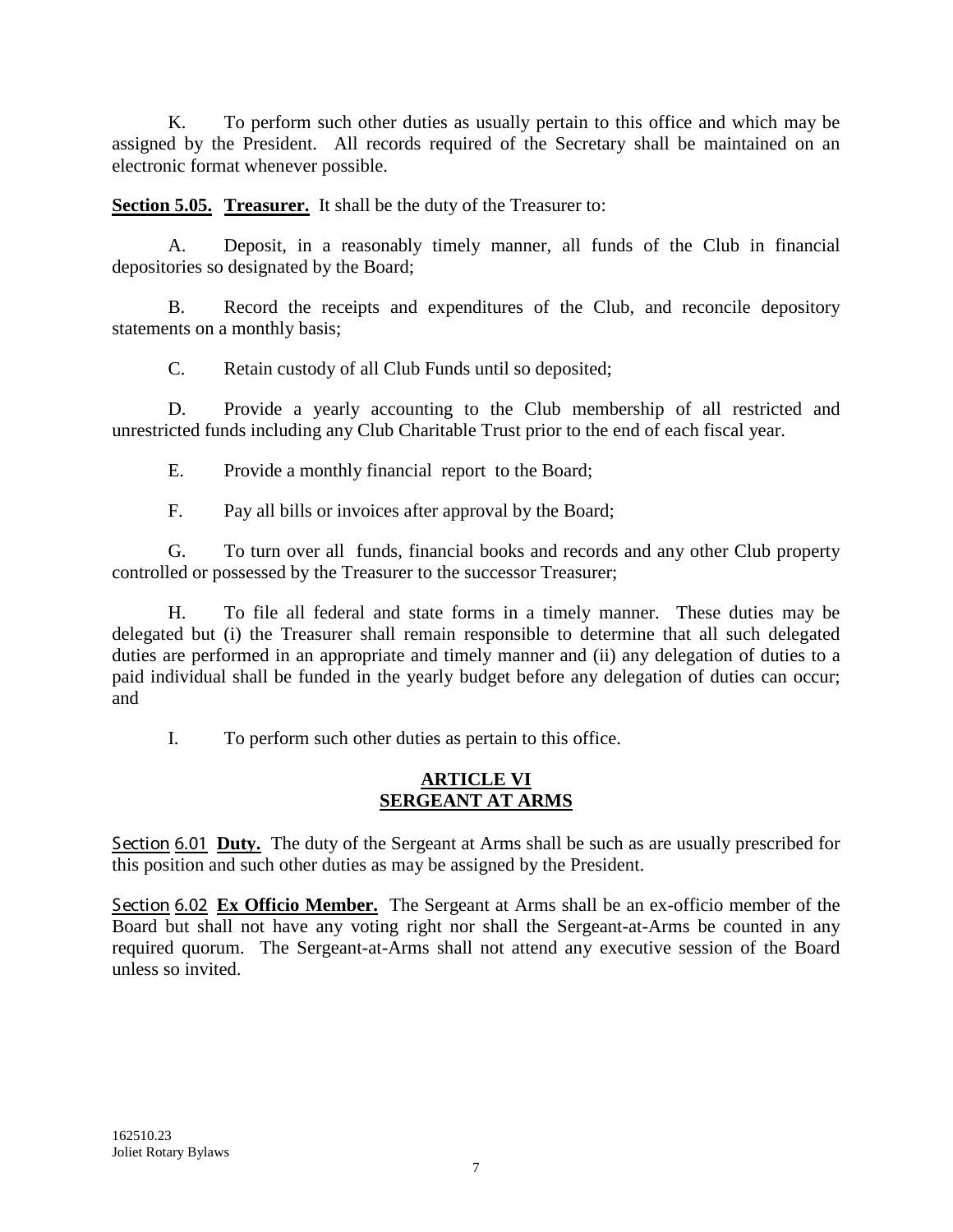#### **ARTICLE VII FINANCES**

Section 7.01 Bond. Officers having charge or control of Club funds shall give bond as required by the Board for the safe custody of the Club funds. The cost of any bond required shall be borne by the Club.

Section 7.02 Reserve. Commencing July 1, 2010, the July 1, 2010, budget shall include a Reserve in the amount of ten (10%) percent of the annual budgeted expenses, and the amount of the percentage for each subsequent fiscal year budget shall increase by a minimum of ten (10%) percent per year until the Reserve shall equal fifty (50%) percent of the annual budgeted expenses, and this percentage of fifty (50%) percent shall be maintained in all future budgets. Additions to the Reserve occur through the budget process when annual actual receipts (or revenues) exceed disbursements (or expenses). The Board shall determine, at the beginning of each Fiscal Year whether segregating the funds is to be by accounting records or by an actual separate bank account.

Section 7.03 Rotary International Dues. The payment of per capita dues and magazine subscriptions to RI shall be made as prescribed by RI in their semi-annual report instructions.

#### **ARTICLE VIII COMMITTEES**

Section 8.01 **Avenues of Service.** There are four (4) avenues of service ("AVENUE OF SERVICE") which are listed below, and the President-Elect shall appoint a Director chairperson to each Avenue of Service for the President-Elect's Year:

- A. Community Service;
- B. International Service;
- C. Vocational Service; and
- D. Club Service

### Section 8.02 **Duties of Committees.**

A. Club committees are charged with carrying out the annual and long-range goals of the Club based on the four (4) Avenues of Service. The President-Elect, President and Immediate Past President should work together to ensure continuity of leadership and succession planning. When feasible, committee members should be appointed to the same committee for three (3) years to ensure consistency. The President-Elect is responsible for (i) appointing the initial committee members, (ii) appointing committee chairs, and (iii) conducting planning meetings prior to the start of the President-Elect's year in office. When feasible, the chair of each committee should have prior experience as a member of the committee.

B. The duties of all committees shall be established and reviewed by the President-Elect for that President's Year. In declaring the duties of each committee, the President-Elect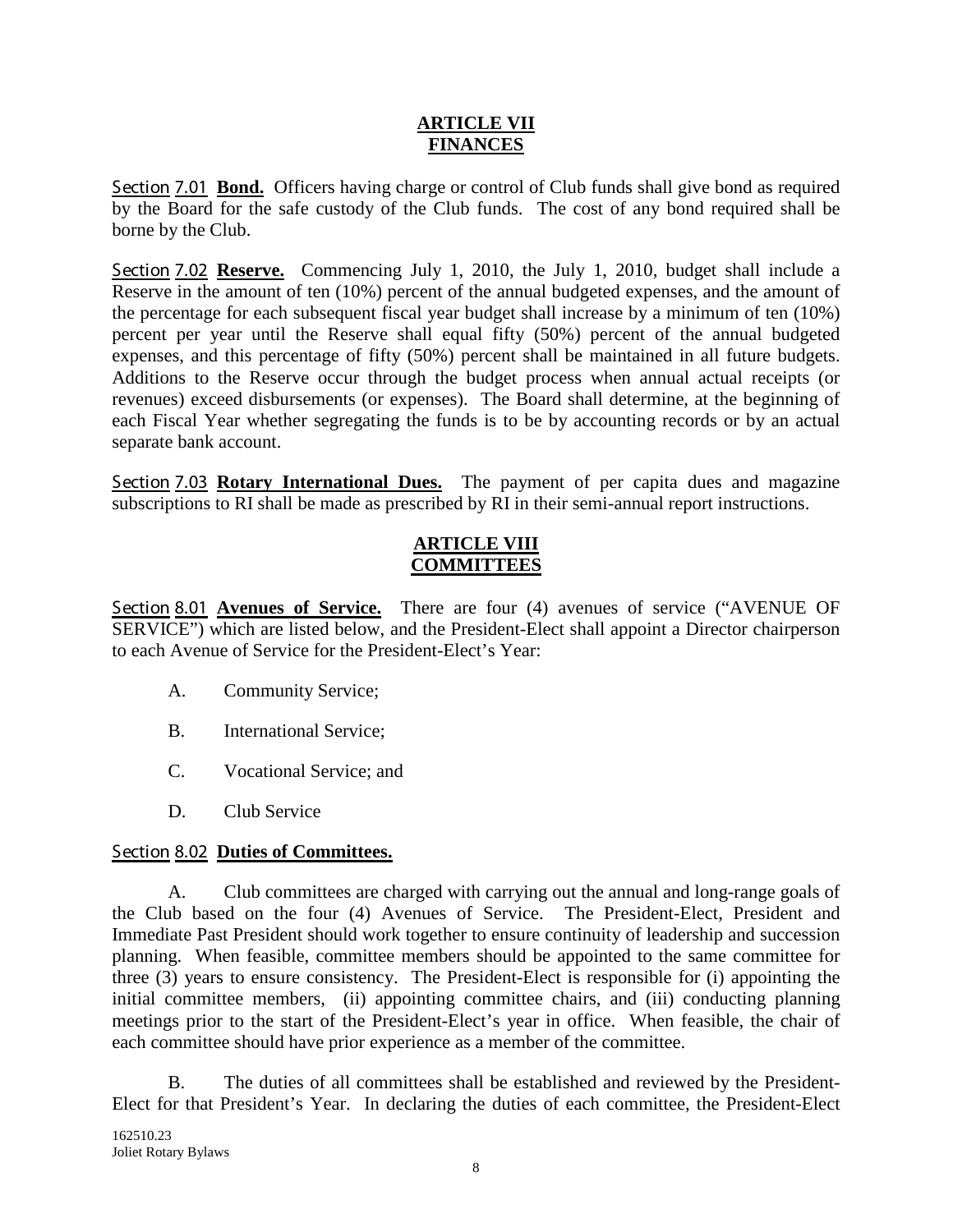shall make reference to appropriate RI materials. The service projects committees will consider the Avenues of Service when developing plans for the Year.

C. Each committee shall have a specific mandate, clearly defined goals, and action plans established by the beginning of each Year for implementation during the course of the Year. It shall be the primary responsibility of the President-Elect to provide the necessary leadership to prepare recommendations for Club committees, mandates, goals and plans for presentation to the Board in advance of the commencement of the Year.

Section 8.03 **Authority.** Each Avenue of Service and each committee shall transact such business and carry out such duties and responsibilities as is delegated or referred to it by the President or the Board. Except where special authority is given to such Avenue of Service or committee by the Board, such Avenue of Service or committee shall not take action until a report has been made to the Board and approved by the Board.

Section 8.04 **Other Committees And Filling of Vacancies.** The President, during his or her term, may also establish such other committees as deemed necessary for the internal or external administration of Club affairs and shall establish such committee's mandates, goals and action plans. The President shall also fill all committee vacancies during his or her term. Except where special authority is given to such Avenue of Service or committee by the Board, such Avenue of Service or committee shall not take action until a report has been made to the Board and approved by the Board.

## **ARTICLE IX CLUB MEETINGS**

Section 9.01 **Annual Meetings.** At the Annual Meeting, the election of the officers and Directors shall take place for the ensuing Year.

Section 9.02 Regular Weekly Meetings. The Club shall hold weekly meetings which shall be held on Tuesday at 12:15 P.M., Joliet Time. The weekly meetings must be held within a five (5) mile radius of the city limits of the City of Joliet, Illinois, as amended from time to time. Notice of any changes in or cancelling the weekly meeting shall be given to all Club members as determined by the Board. All Members, excepting an honorary Member (or Member excused pursuant to the standard Rotary Club constitution) in Good Standing in the Club on the day of the regular weekly meeting, must be evidenced by the Member's being present for at least sixty (60%) percent of the time devoted to the regular meeting, either at this Club or any other Rotary club, or as otherwise provided in the standard Rotary club constitution.

Section 9.03 **Quorum.** One-third (1/3) of the Club membership shall constitute a quorum at the Annual meeting and regular meetings. For purposes of determining a quorum, attendance shall be taken at the commencement of each regular and Annual Meeting,

Section 9.04 Method of Voting. The business of the Club shall be transacted via voice vote including the election of officers and Directors, with the following two (2) exceptions: (i) if there is a contest for the position of officer or Director, and (ii) if the motion or resolution is to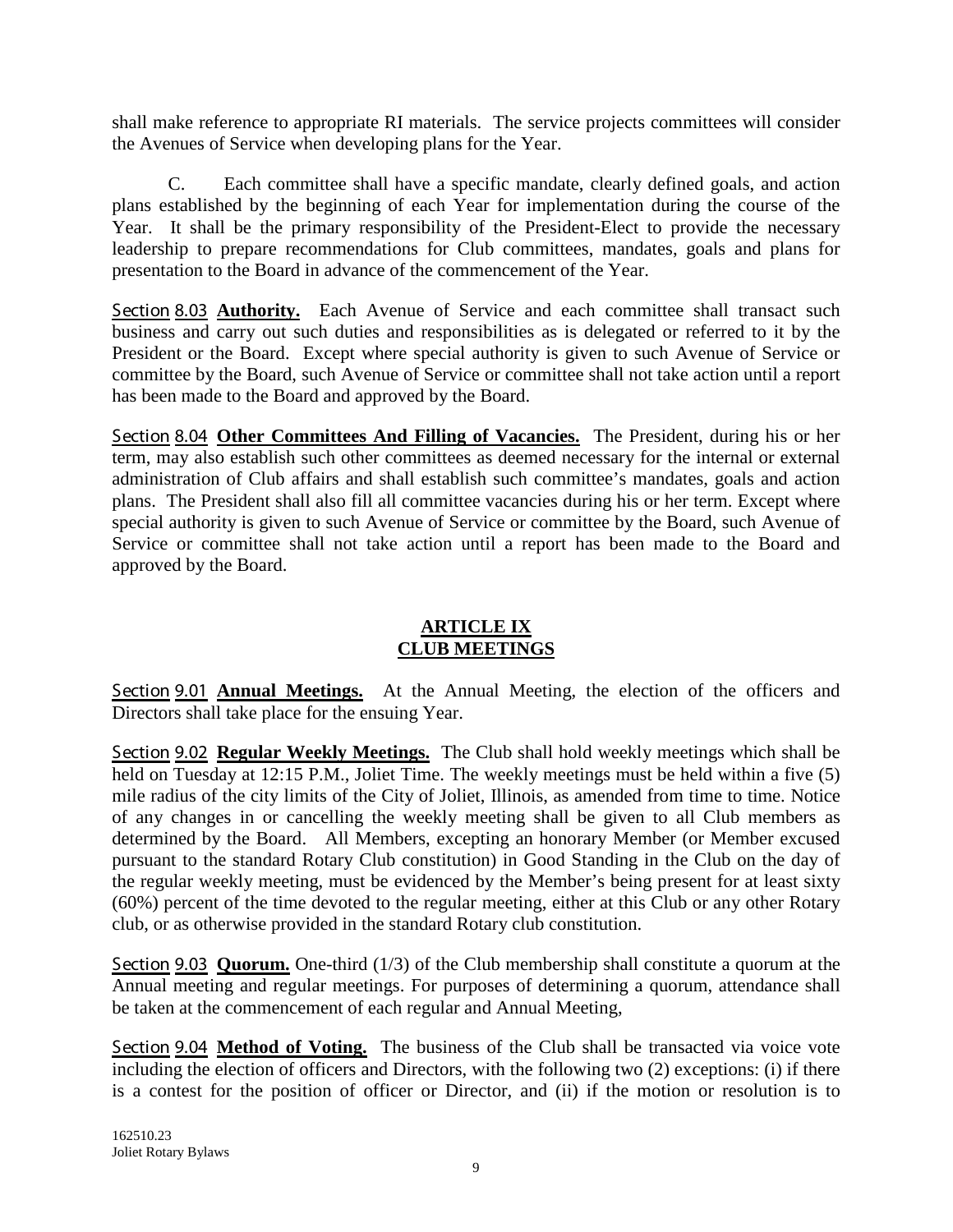increase or decrease the dues, such votes shall be by written ballot. The Board may determine that a specific resolution or motion be considered by written ballot rather than via voice vote.

### **ARTICLE X FEES AND DUES**

Section 10.01 **Admission Fee.** Each prospective new member shall pay an admission fee upon acceptance into the Club but no later than their installation as a new Member. The admission fee shall be determined by the Board from time to time.

Section 10.02 Membership Dues. Membership dues shall be established by the Board with the approval of a simple majority of the Membership in attendance at a regularly scheduled Club meeting. Notice shall be given to the membership at least fourteen (14) calendar days prior to the regularly scheduled Club meeting where the dues schedule, either increasing or decreasing the dues, will be presented.

Section 10.03 Payment of Membership Dues. All membership dues shall be invoiced by the Secretary prior to May 15th of each year, and the full amount of a Member's dues shall be due and payable within forty-five (45) calendar days from the date of the invoice. The Board may establish, in their sole discretion, an option for all Members to pay their membership dues on a semi-annual payment schedule with such administrative fees as the Board determines from time to time. If the Board does allow a payment option for all Members, the Board, in its sole discretion, may assess a minimum administrative fee of five (5%) percent per annum of the total amount of the dues assessed, which shall not be waived by the Board except as provided for in Section 10.04 below. It is understood that a Member's dues shall be applied to a Member's subscription to THE ROTARIAN magazine as long as such a magazine is published

Section 10.04 **Hardship Cases.** If the Board requires payment of the annual dues in one payment, upon a request by a Member, and the submission of such documentation as requested by the Board, the Board may elect to allow such a requesting Member to pay that Member's dues in two equal semi-annual payments. The Board may elect to assess an administrative fee under this Section on a case by case basis, and if the Board does assess an administrative fee, the minimum fee shall be five (5%) percent per annum of the total amount of the dues assessed, which shall not be waived by the Board.

Section 10.05 Late Payment of Membership Dues. If a Member's dues are not paid within the payment time period as established by the Board, the Board shall assess and collect additional charges or fees on unpaid Membership dues. The minimum charge or fee that the Board must charge shall be five (5%) percent per annum of the unpaid Membership dues that are delinquent. The additional charges or fees shall not be waived by the Board. This Section 10.05 shall apply to both Sections 10.03 and 10.04.

Section 10.06 Failure to Pay Membership Dues. If a Member fails to pay a Member's dues within the prescribed time period, the Secretary shall give Notice to the Member's last known address of the payment delinquency. If the Member's dues are not paid on or before ten (10) calendar days of the Notice date, the Member will no longer be a Member of the Club.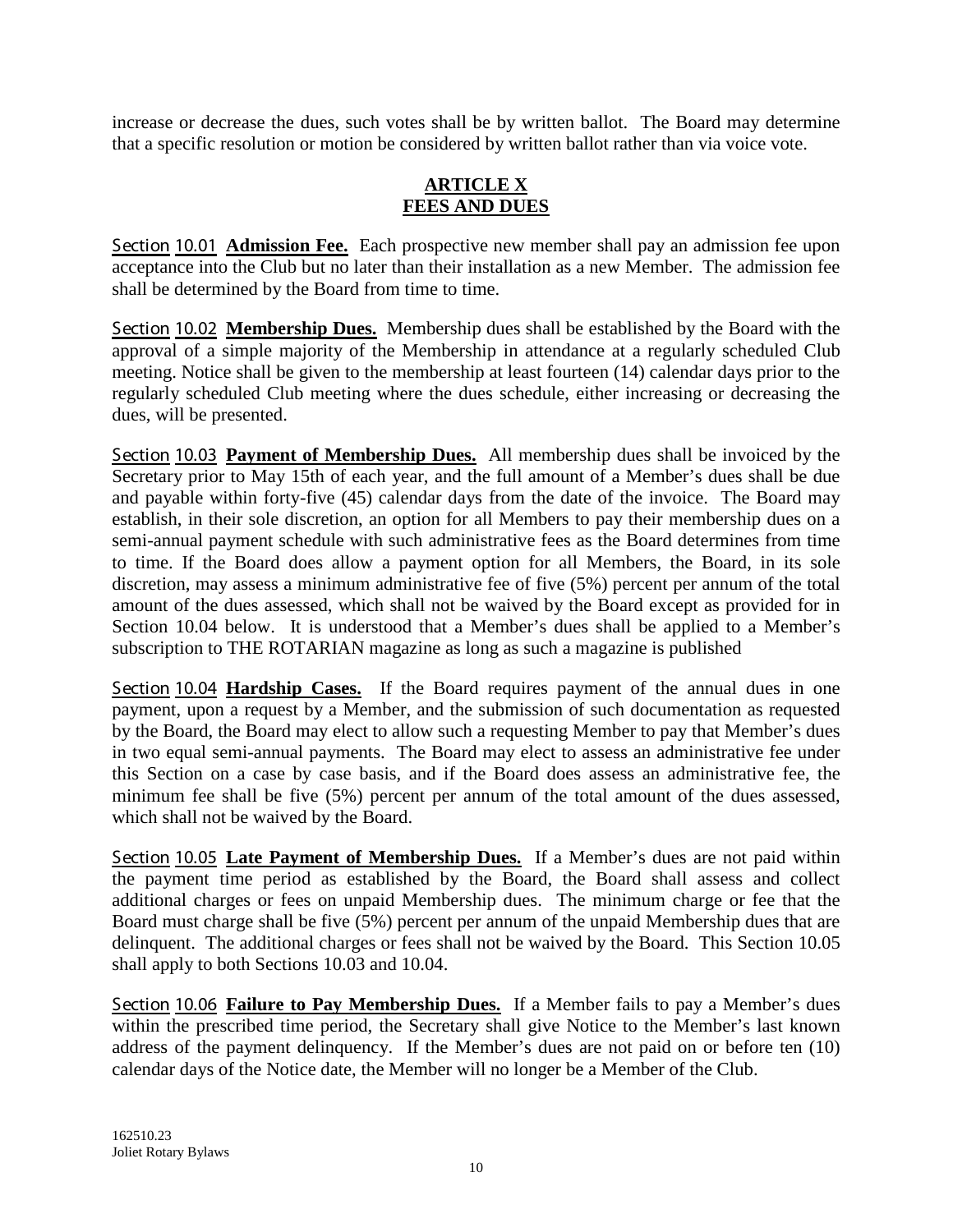#### **ARTICLE XI ELECTION OF MEMBERS**

**Section 11.01. Membership Proposal. A** Member in good standing ("Sponsor") who wishes to propose a new member ("Applicant") should first complete the appropriate section of the prospective membership application form. The application form shall not be signed by the Applicant. The Sponsor shall deliver the unsigned membership form proposing the Applicant to the President-Elect.

**Section 11.02. Classification.** The President-Elect shall be responsible for and shall ensure that the application form meets all the classification membership requirements of the standard Rotary Club Constitution. The President-Elect shall have the classification procedure completed within thirty (30) calendar days from the date that the President-Elect shall physically receive the application form. The President-Elect shall keep confidential the application form and shall disclose the application form to only those Members that have an immediate need to know. Full disclosure to the Members of the Applicant and the Applicant's classification shall occur after the Applicant's application form has been approved by the Board.

**Section 11.03. Submission of Application Form to Board.** The President-Elect shall submit the application form to the Board within sixty-one (61) calendar days from the date that the President-Elect shall have physically received the application form. The Board shall approve or disapprove the application form promptly, and in no instance longer than ninety (90) calendar days from the date of its submission.

# **Section 11.04. Board Decision.**

A. If the Board approves the application form, the President-Elect shall notify the Sponsor and the Sponsor shall inform the Applicant of the purposes of Rotary as well as the privileges and responsibilities of membership. The Board shall prepare a listing of the privileges and responsibilities of membership which shall be delivered to each Sponsor by the President-Elect. The Sponsor shall also request the Applicant to (i) sign the membership proposal form, and (ii) allow the Secretary to notify the Club Members of his or her name and proposed classification. All of the above must be completed within forty-five (45) days after the Board has approved the application form, and failure to comply with this guideline shall result in the application form being withdrawn.

B. If the Board disapproves the application form, the President-Elect shall notify the Sponsor who shall inform the Applicant. The Board may disapprove the application form without stating any reasons for its decision, or it may elect to inform the Sponsor of its reasons for disapproval.

### **Section 11.05. Notification to the Membership.**

A. A Member, within seven (7) calendar days after Notice to the Members of the application form submitted by the Applicant, may submit a written objection stating the reason or reasons as to why the Member is objecting to the Applicant. Such written objection should be delivered to either the President or the President-Elect. If no written objection with reasons is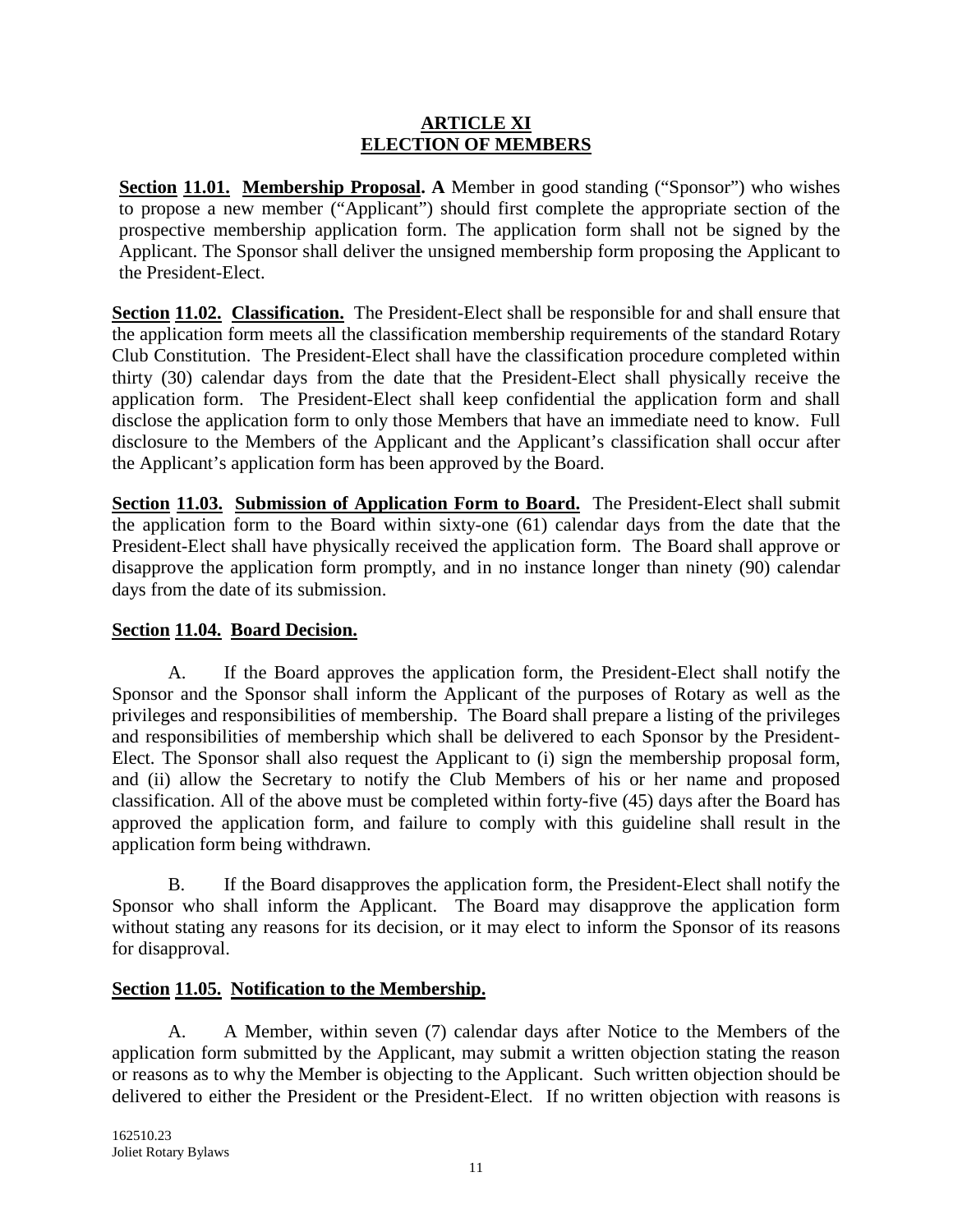received within the above time period, the Applicant, upon payment of the admission fee, as prescribed by these bylaws, shall be considered to be elected to membership.

B. If the President or the President-Elect does receive a written objection or objections with reasons within the time period set forth in Subsection A above, the Board shall have the following alternatives:

- (i) The Board may elect to review the evidence presented by the objector or objectors in executive session. However, the Board shall make no decision at the executive session where the evidence is gathered and reviewed, but shall make its decision at the next regularly scheduled Board meeting; or in the alternative
- (ii) The Board may appoint three (3) Past Presidents which shall exclude the immediate Past President, or the Past President appointed under Section 4.06 of these bylaws, for the purpose of reviewing the written objections presented for the purpose of presenting its recommendations to the Board. The recommendation or recommendations must be presented to the Board in writing and must be presented at least seven (7) calendar days prior to the Board's next regularly scheduled meeting. If the recommendation or recommendations are not made within the scheduled time period, the panel of Past Presidents shall be considered disbanded, and the Board shall make its decision as required under B (i) above.

C. If the alternative under B (ii) is selected by the Board, the Board shall review the recommendation or recommendations of the panel of Past Presidents, and shall make its decision within the time period required in Section B (i) above.

D. The Board or the panel of Past Presidents shall reject the written objection or objections if not accompanied by a reason or reasons why the Applicant's written application should be rejected, and the Member opposing the Applicant shall not have the opportunity to correct a defective written objection nor add any additional reasons at a later date.

E. If the Board approves the Applicant despite the written objection, the Applicant shall be informed of the Board's vote, and upon payment of the admission fee as prescribed in these bylaws, shall be considered to be elected to membership.

F. If the Board disapproves of the application form based upon the written objection or objections, the President shall inform the Applicant's Sponsor of the Board's decision, and the Sponsor shall inform the Applicant of the Board's decision. All communication between the various parties shall take place as promptly as possible.

**Section 11.06. Election to Membership.** Within a reasonable time period following the Applicant's election to membership, the President shall arrange for the Applicant's induction as a new Member and provide all necessary membership materials with an orientation session. The Secretary shall report the new Member information to RI. The President shall assign a Member, preferably the Applicant's Sponsor, to assist with the new Member's assimilation to the Club and shall assign the new Member to either a committee, Club project or Club function.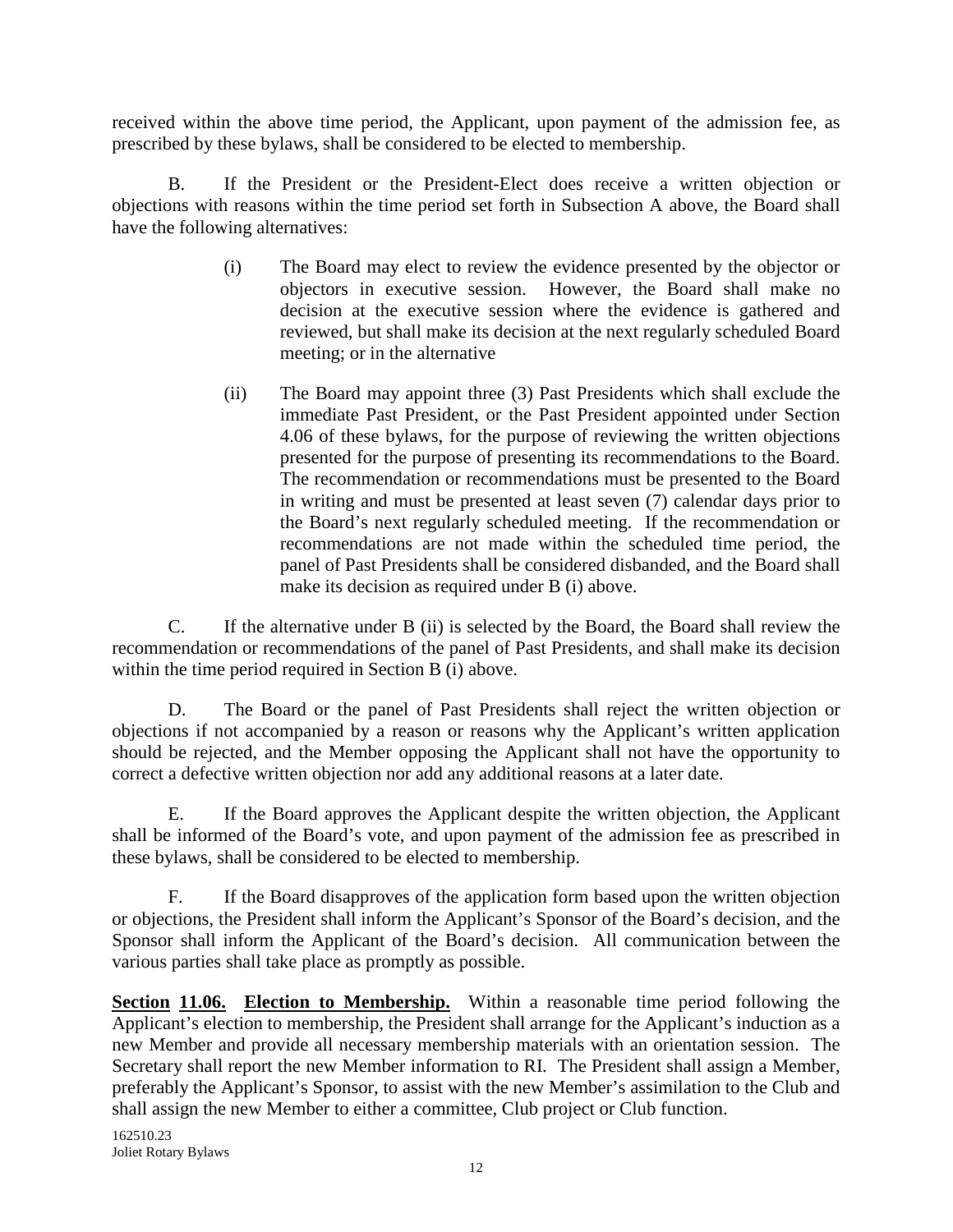### **ARTICLE XII HONORARY MEMBERS**

**Section 12.01. Election of Honorary Member,** The Board may elect an individual to honorary membership based upon one of the following criteria: (i) the person shall have distinguished himself or herself in the furtherance of Rotary ideals, or (ii) a person considered a friend of Rotary for his or her permanent support of Rotary's causes.

**Section 12.02. Term.** The term of an honorary membership shall be a Year. A person may be elected for consecutive terms. If the Board fails to affirmatively renew the honorary membership of an existing honorary member, that person shall no longer be considered an honorary member.

**Section 12.03. Rights and Privileges.** Honorary members shall be exempt from the payment of admission fees and dues, shall have no vote, and shall not be eligible to hold any office in this Club. Honorary members shall not hold classifications, but shall be entitled to attend all meetings and enjoy all of the other privileges of the Club. No honorary member of this Club is entitled to any rights and privileges in any other club, except for the right to visit other clubs without being the guest of a Rotarian.

## **ARTICLE XIII MEMBER RESOLUTIONS OR MOTIONS**

**Section 13.01. Presentation of a Member Resolution or Motion at a Regularly Scheduled or Special Club Meeting.** No resolution or motion relating to a Club commitment on any matter raised by a Member at a Club meeting shall be considered by the Club until it has been referred to and considered by the Board. No discussion of the resolution or motion regarding the resolution or motion shall take place at the Club meeting where the resolution or motion was raised.

**Section 13.02. Consideration by the Board.** The Board shall place the resolution or motion on its agenda for the next regularly scheduled Board meeting where it shall discuss the resolution or motion. The Board may, either vote upon the resolution or motion after its discussion, or may delay the vote until the next regularly scheduled Board meeting at which time it shall vote upon the resolution or motion. The Secretary shall provide Notice to all Members of the Board's recommendation of the resolution or motion.

**Section 13.03. Vote by the Members.** After the passage of fourteen (14) calendar days from the date of the Notice required in Section 13.02 above, the resolution or motion shall be placed on the agenda for the next regularly scheduled Club meeting under unfinished business, and the Membership shall vote upon the motion or resolution.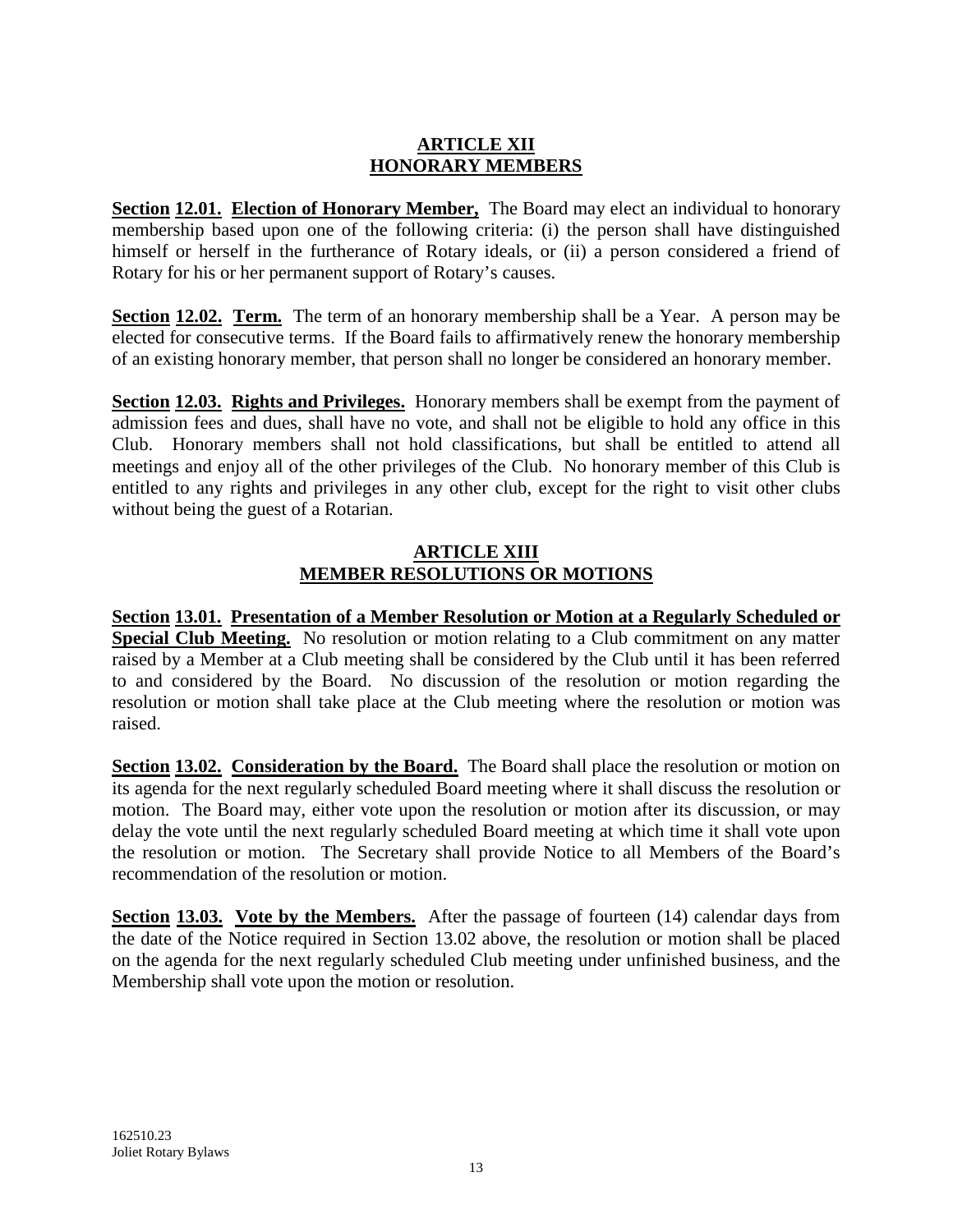#### **ARTICLE XIV INDEMNIFICATION**

**Section 14.01. Indemnification.** Except as may be insured through a liability policy maintained by the Club or the member or members involved in the matter, to the full extent permitted by the Illinois Not-For-Profit Corporation Act as amended from time to time, or by other provisions of law, each person who was or is a party or is threatened to be made a party to any threatened, pending or completed action, suit or proceeding, wherever and by whomsoever brought (including any such proceeding, by or in the right of the Club), whether civil, criminal, administrative or investigative, by reason of the fact that he or she is or was a member, Director or officer of the Club, or he or she is or was serving at the specific request of the Board as a Director, officer, employee or agent of another corporation, partnership, joint venture, trust or other enterprise, shall be indemnified by the Club for such person's related expenses, including but not limited to attorneys' fees, judgments, fines and amounts paid in settlement actually and reasonably incurred by such person in connection with such action, suit or proceeding; provided, however, that the indemnification with respect to a person who is or was serving as a Director, officer, employee or agent of another corporation, partnership, joint venture, trust or other enterprise shall apply only to the extent such person is not indemnified by such other corporation, partnership, joint venture, trust or other enterprise. The indemnification provided by this Article shall inure to the benefit of the heirs, executors and administrators of such person and shall apply whether or not the claim against such person arises out of matters occurring before the adoption of this provision of these bylaws. Section 14.01 is subject to the provisions of Section 14.02 and Section 14.03 below.

**Section 14.02. Approval by the Board.** Any indemnification above (unless ordered by a court) shall be made by the Club only as authorized in the specific case, upon a determination that indemnification of the present or former director, officer, or agent is proper in the circumstances because he or she has met the applicable standard of conduct set forth above. Such determination shall be made with respect to a person who is a director or officer at the time of the determination: (1) by the majority vote of the directors who are not parties to such action, suit or proceeding, even though less than a quorum, (2) by a committee of the directors designated by a majority vote of the directors, even though less than a quorum, or (3) by the members entitled to vote, if any.

**Section 14.03. Exceptions.** This Article shall not apply if the act or omission of the person involved willful or wanton conduct.

#### **ARTICLE XV MISCELLANEOUS**

**Section 15.01. Conformity with RI Constitution and Bylaws.** If any provision in these bylaws conflicts with the Constitution, bylaws or policies of RI, as amended from time to time, then the terms of the Constitution, bylaws or policies of RI shall prevail *unless* a different result is required by Illinois or federal law, in which case the provision required by law shall prevail.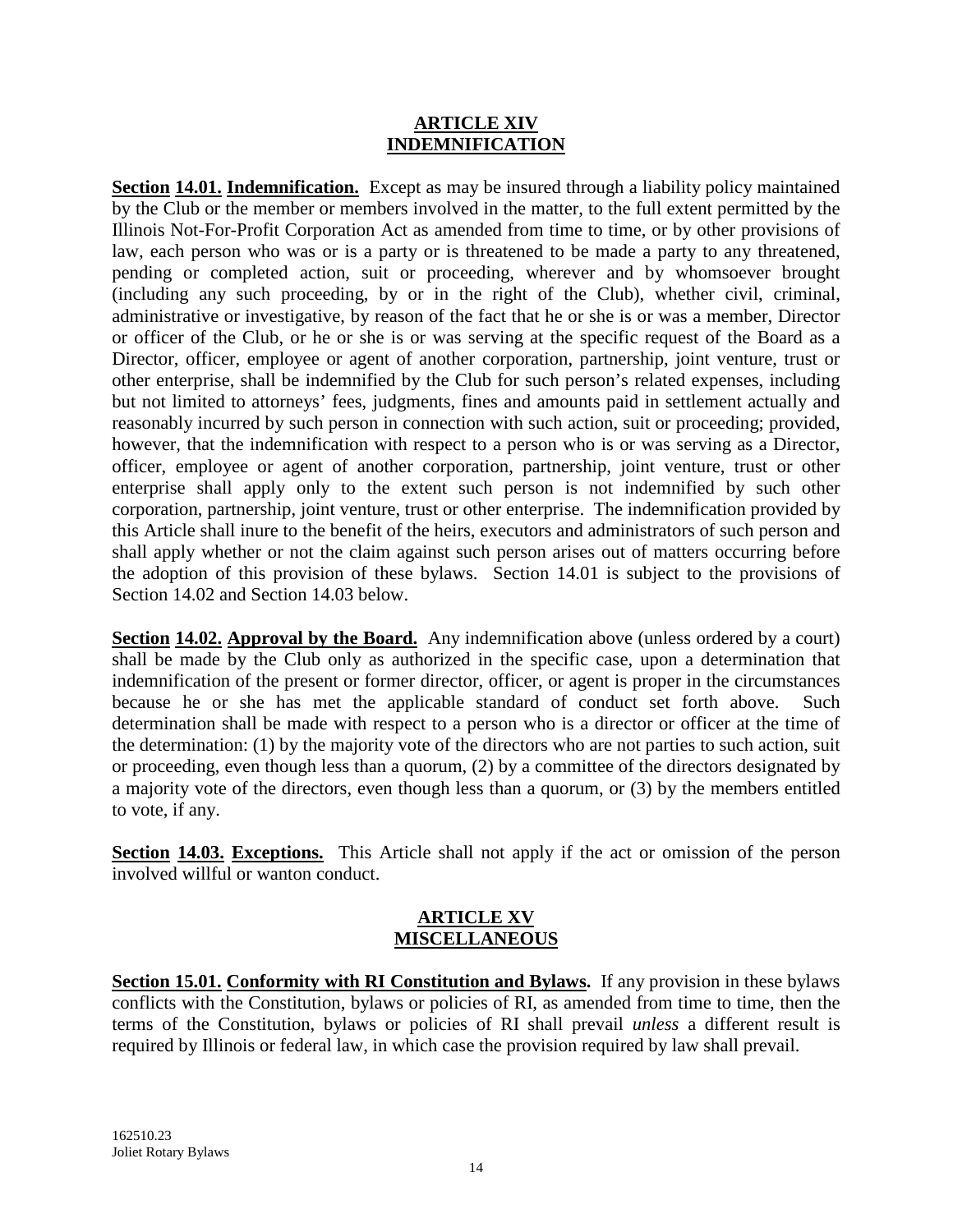**Section 15.02. Non-Substantive Changes.** Typographical and other errors found in these bylaws may be changed by the Board providing that such changes do not change the intention or meaning of the article or section.

**Section 15.03. Captions.** The Article and Section headings are inserted in these bylaws for convenience only and in no way define, limit or describe the scope or intent of these bylaws, or any provision hereof, nor in any way affect the interpretation of these bylaws.

**Section 15.04. Severability of Clauses.** If any provision of these bylaws is held illegal or unenforceable in a judicial proceedings, such provision shall be severed and shall be inoperative, and the remainder of these bylaws shall remain operative and binding.

### **ARTICLE XVI MERGER AND DISSOLUTION**

**Section 16.01. Dissolution.** The dissolution of this Club may be authorized by a vote of its Members entitled to vote in the following manner:

A. The Board shall adopt a resolution, which may be with or without their recommendation, proposing that the Club be dissolved voluntarily, and directing that the question of such dissolution be submitted to a vote at a meeting of Members entitled to vote, which may be either at an Annual, special or regularly scheduled meeting.

B. Notice stating the purpose of the meeting is to consider the voluntary dissolution of the Club, shall be given to each Member entitled to vote on dissolution twenty-five (25) calendar days prior to the holding of such a meeting.

C. At such meeting, a quorum being present, the Members shall vote on the resolution to dissolve voluntarily the Club. The resolution shall be adopted by receiving the affirmative vote of at least two-thirds (2/3) of the votes present.

**Section 16.02. Distribution of Club Assets.** The assets of the Club shall be distributed in accordance with the plan of distribution as required by the Illinois General Not-For-Profit Act (805 ILCS 105/112.16), as may be amended from time to time. After following the plan of distribution as required by the above statute, any remaining assets shall be paid or transferred to RI. No Member shall possess any rights nor shall receive any assets of the Club, unless that Member is owed either reimbursement for expenses incurred on behalf of the Club, or is entitled to compensation for professional services previously secured.

# **Section 16.03. Merger or Consolidation by Directors and Members.**

A. Upon first receiving the permission of RI to merge or consolidate with another Rotary club, the two or more Rotary clubs that are merging or consolidating shall adopt a plan of merger or consolidation in compliance with the provisions of the Illinois General Not-for-Profit Corporation Act of 1986, as amended from time to time.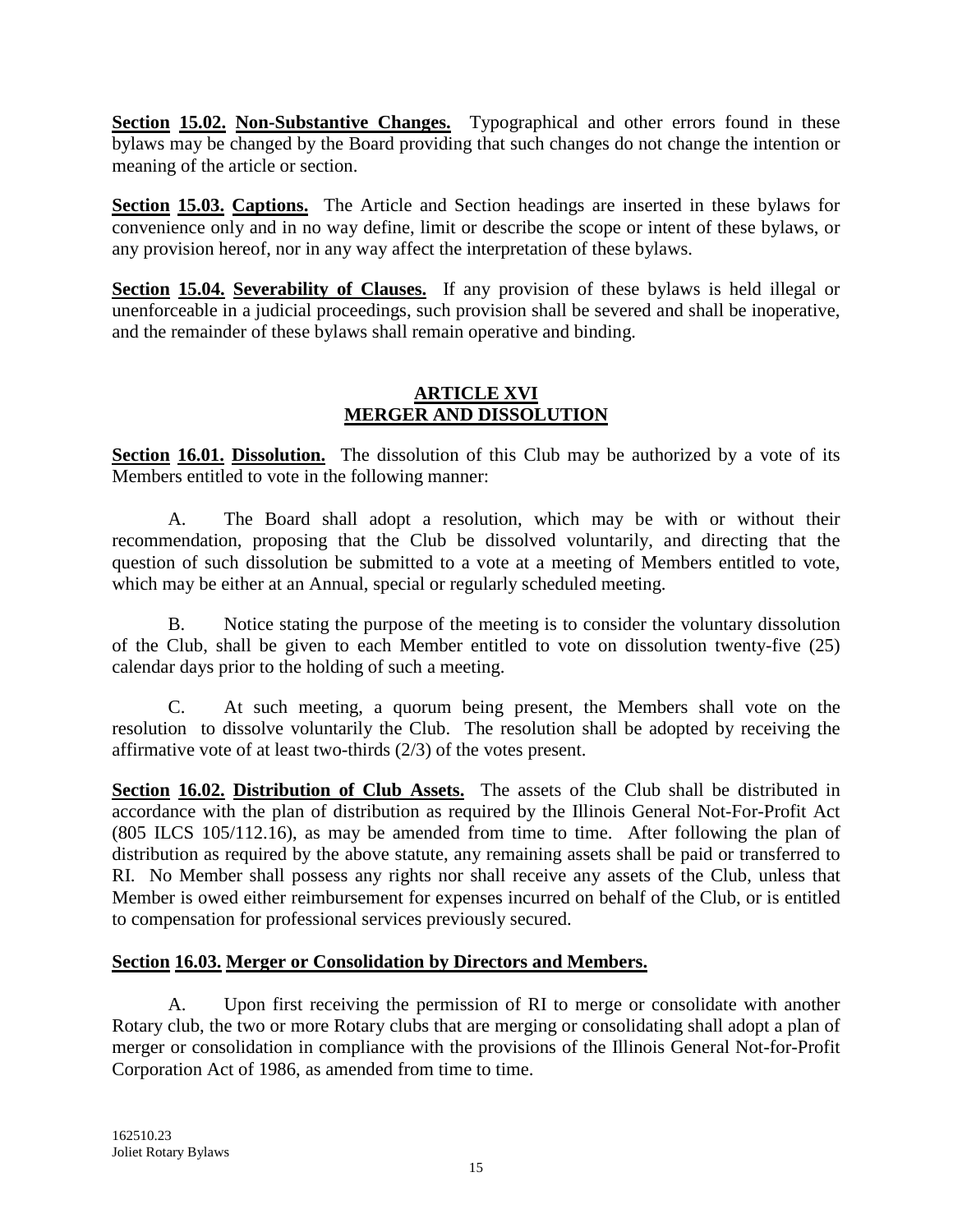B. The Directors shall adopt a resolution approving the plan of merger and directing that the plan be submitted to a vote at a meeting of Members entitled to vote on mergers or consolidations, which may be either at an Annual, regular or special meeting of the Members.

C. Notice setting forth the proposed plan or a summary shall be given to each Member within thirty (30) calendar days prior to such meeting.

D. At such meeting, at which there shall be a quorum of Members, a vote of the Members entitled to vote shall be taken after discussion of the plan of merger or consolidation. The proposed plan of merger or consolidation shall be adopted if the plan receives the affirmative vote of at least two-thirds (2/3) of the votes present.

E. The merger or consolidation shall become effective upon the filing of the articles of merger or consolidation by the Illinois Secretary of State or on a later specified date, not more than thirty (30) calendar days subsequent to the filing of the articles of merger or consolidation by the Illinois Secretary of State, as may be provided for in the plan.

### **ARTICLE XVII AMENDMENTS**

**Section 17.01. Amendment Process.** These bylaws may be amended by a Member as follows:

A. Any Member may propose an amendment or amendments to these bylaws. The proposal must be in writing and shall be presented to the Board.

B. The Board, upon receipt of such amendment, at its next regularly scheduled board meeting, shall appoint a committee of three (3) Members who are not members of the Board. The purpose of this committee is to review and consult with the Member who submitted the proposed amendment.

C. The committee shall have thirty (30) calendar days from the date of the meeting at which they were appointed by the Board to submit a recommendation to the Board approving or rejecting the bylaw proposal or a revised proposal after conferring with the maker of the amendment.

D. The Board, after receipt of the committee's recommendation, shall give Notice to the Members of the proposed amendment at least ten (10) calendar days prior to the date of the Annual, special or regularly scheduled meeting of the Members chosen by the Board to present such an amendment or amendments. In its Notice to the Members, the Board may make a recommendation to accept or reject some or all of the proposed amendment or amendments.

**Section 17.02. Board Initiated Amendment.** The Board may initiate the amendment process to these bylaws at any time by appointing a committee of non-Board members, for the purpose of reviewing any suggested bylaw changes and drafting such an amendment or amendments. The committee shall present its recommendations to the Board, which the Board may approve, reject, or return to the committee for further work. Upon Board approval of the amendment change or changes as suggested by the committee, the Board shall give Notice to the Members of the proposed amendment or amendments at least ten (10) calendar days prior to the date of the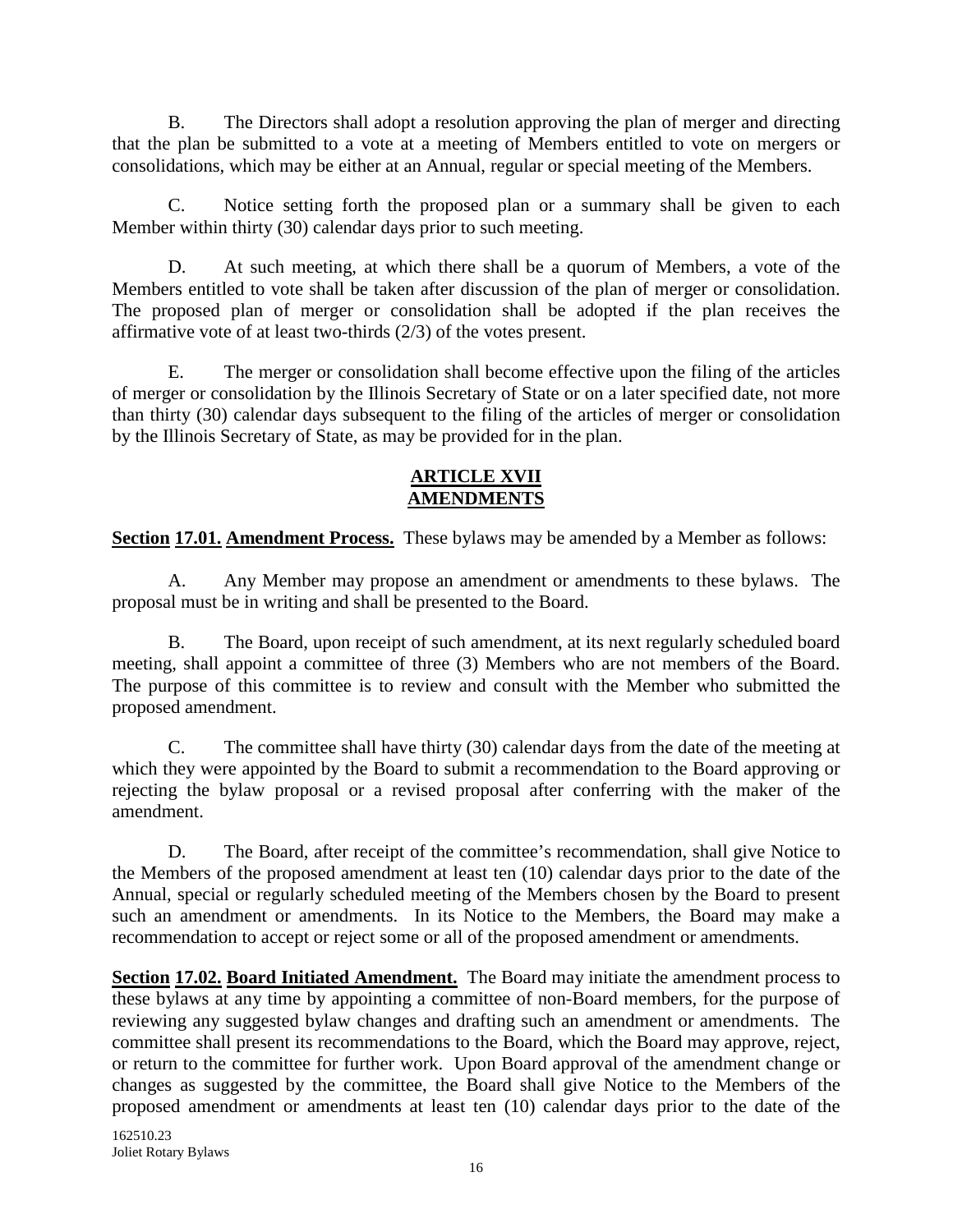Annual, special or next regularly scheduled meeting of the Members chosen by the Board to present such an amendment or amendments.

**Section 17.03. Mandatory Bylaw Review.** Commencing at the regularly scheduled Board meeting in August, 2015, and every fifth year thereafter, the President shall appoint a committee of non-Board members to review the bylaws and, if necessary or appropriate, suggest or recommend amendments to the bylaws. The committee, at the latest, shall present its recommendations to the Board seven (7) calendar months from August, and the Board shall make comments to the committee of the proposed amendment or amendments. The committee, within thirty (30) calendar days shall resubmit the proposed amendment or amendments to the Board without having to accept any of the Board's recommendations. The Board must then give Notice of amendments to the bylaws at least ten (10) calendar days prior to the Annual, special or next regularly scheduled meeting of the Members chosen by the Board to present such an amendment or amendments. In its Notice to the Members, the Board may make a recommendation to accept or reject some or all of the proposed amendments.

**Section 17.04. Vote.** Any particular provision of these bylaws or these entire bylaws may be amended by the Members if two-thirds (2/3) of the votes are cast in favor of the proposed amendment, a quorum being present.

**Section 17.05. Effective Date.** Amendments to the bylaws shall be effective on the first day of the month following the date the amendment or amendments to the bylaws were adopted, unless otherwise specifically stated in such amendment.

**Section 17.06. Amendment Limitation.** Unless Illinois or federal law requires it to do so, the Club may not adopt any amendment to these bylaws that conflict with the Constitution, Bylaws or policies of RI.